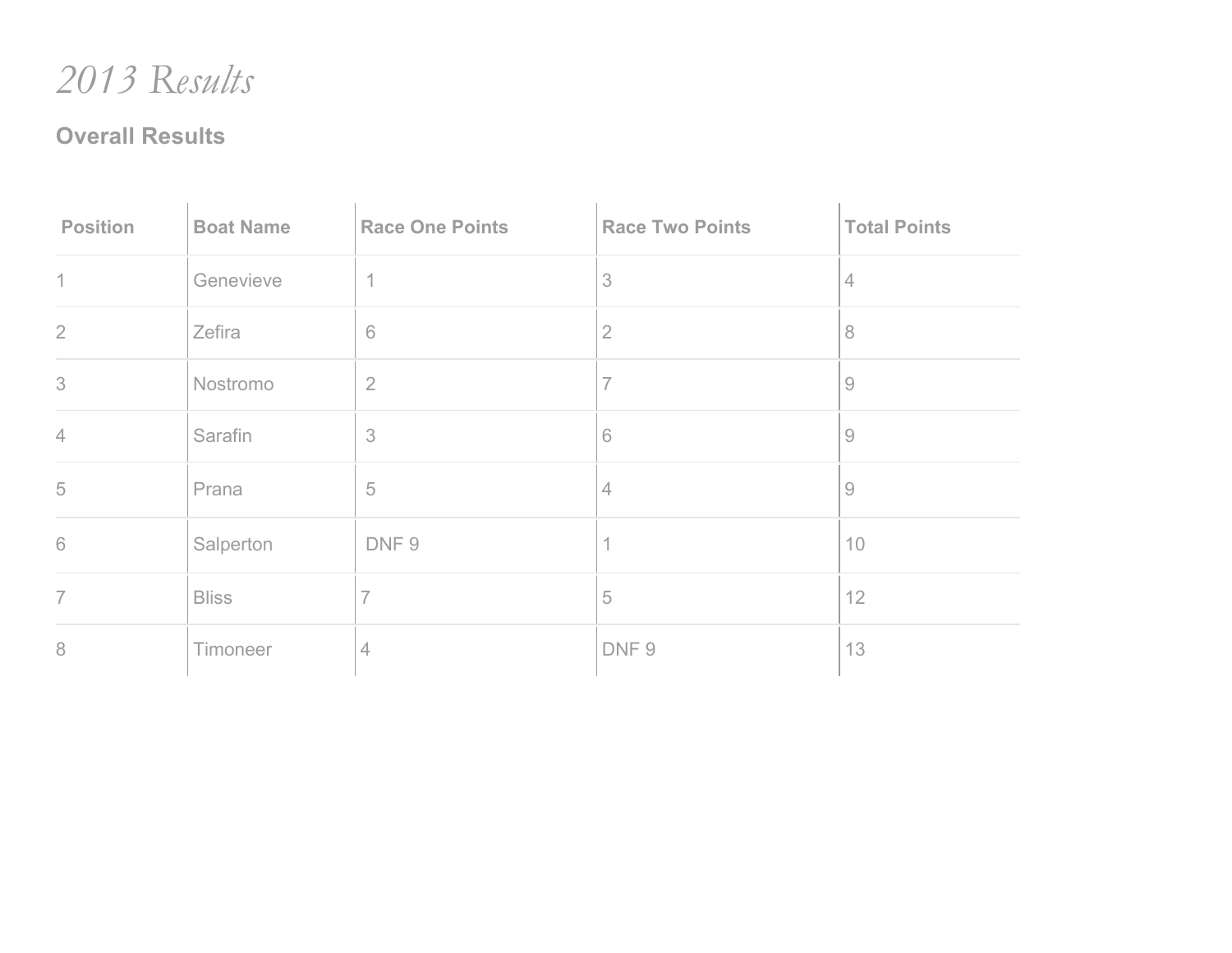## **Provisional Results - Race 1 - as of 02 June 2013 at 16:07**

| <b>Boat</b><br>Owner | Sail No. Division TCC Statu | s                        | <b>Start</b><br>dd:hh:mm:ss | <b>Finish</b>              | <b>Elapsed</b><br>dd:hh:mm:ss dd:hh:mm:ss | <b>Corrected</b><br>dd:hh:mm:ss <b>ce</b> | <b>Pla</b>              |
|----------------------|-----------------------------|--------------------------|-----------------------------|----------------------------|-------------------------------------------|-------------------------------------------|-------------------------|
| <b>GENEVIEVE</b>     | 0                           | 1.142<br>$\mathbf 0$     | $02 - 06 - 13$<br>13:15:00  | $02 - 06 - 13$<br>16:06:11 | 0: 2:51:11                                | 0: 3:15:29                                | $\mathbf 1$             |
| <b>NOSTROMO</b>      | 0                           | 1.228<br>0               | $02 - 06 - 13$<br>13:18:00  | $02 - 06 - 13$<br>15:57:21 | 0: 2:39:21                                | 0: 3:15:41                                | $\overline{2}$          |
| <b>SARAFIN</b>       | $\mathbf 0$                 | 1.303<br>0               | $02 - 06 - 13$<br>13:24:00  | $02 - 06 - 13$<br>16:00:13 | 0: 2:36:13                                | 0: 3:23:33                                | $\overline{\mathbf{3}}$ |
| <b>TIMONEER</b>      | 0                           | 1.278<br>0               | $02 - 06 - 13$<br>13:21:00  | $02 - 06 - 13$<br>16:00:37 | 0: 2:39:37                                | 0: 3:23:59                                | $\overline{\mathbf{4}}$ |
| <b>PRANA</b>         | $\mathbf 0$                 | 1.510<br>0               | $02 - 06 - 13$<br>13:36:00  | $02 - 06 - 13$<br>15:51:39 | 0: 2:15:39                                | 0: 3:24:50                                | 5                       |
| <b>ZEFIRA</b>        | 0                           | 1.446<br>0               | $02 - 06 - 13$<br>13:30:00  | $02 - 06 - 13$<br>15:53:17 | 0: 2:23:17                                | 0: 3:27:11                                | 6                       |
| <b>BLISS</b>         | $\mathbf 0$                 | 1.383<br>$\overline{0}$  | $02 - 06 - 13$<br>13:27:00  | $02 - 06 - 13$<br>15:58:28 | 0: 2:31:28                                | 0: 3:29:29                                | $\overline{7}$          |
| <b>SALPERTON</b>     | 0                           | 1.465<br><b>DNF</b><br>0 | $02 - 06 - 13$<br>13:33:00  |                            |                                           |                                           |                         |